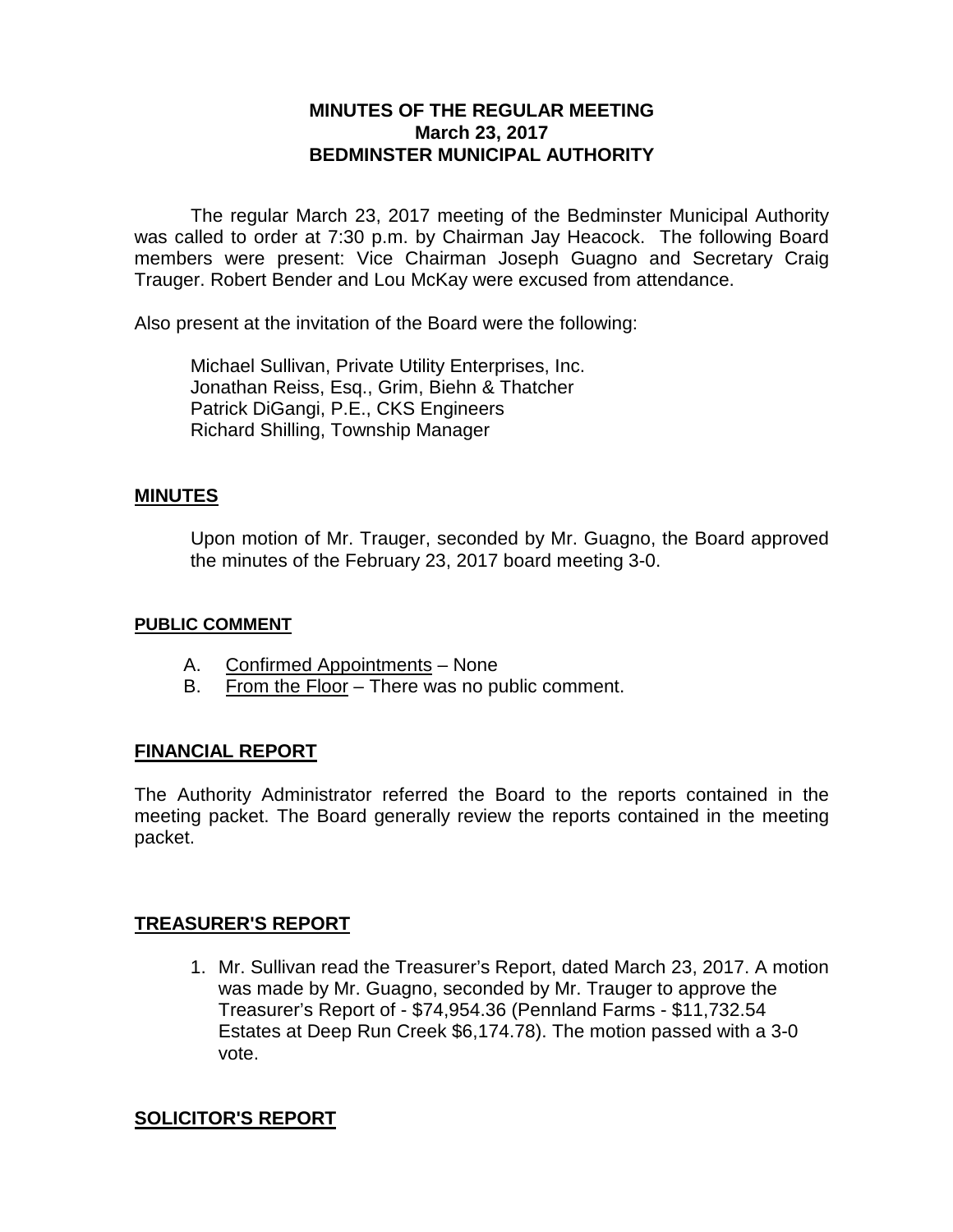# **Authority Business**

Mr. Reiss referred the Board to his written report.

Telvil Easement Amendment **-** Upon motion of Mr. Trauger, seconded by Mr. Guagno, the Board approved the amendment to the Telvil Easement as presented by a 3-0 vote.

### **Developments** –

Mr. Reiss referred the Board to his written report.

#### **ENGINEER'S REPORT**

#### **Authority Projects**

The Authority's Engineer generally reviewed the projects within the written engineering report with the Board.

- 1. BMA Tapping Fee Update Mr. DiGangi provided an update to the Board on the progress the Tapping Fee Calculation.
- 2. Chapter 94 Reports Upon motion of Mr. Guagno, seconded by Mr. Trauger, the Board authorized the submission of the Chapter 94 Reports by a 3-0 vote.
- 3. Update to Rules and Regulations, and Standard Specifications Discussion Upon motion of Mr. Guagno, seconded by Mr. Trauger, the Board approved the proposal to update the Rules and Regulations, and Standard Specifications, not to exceed \$20,000 by a 3-0 vote.

**Operations Report** – Mr. Sullivan reviewed his report with the Board.

# **AUTHORITY REPORT –**

#### **General Matters/Administrative/Operations**

Mr. Sullivan reviewed his report with the Board.

Office Relocation- Upon motion of Mr. Trauger, seconded by Mr. Guagno, the Board approved the proposal, as presented for the relocation of the BMA Office, not to exceed \$35,000 by a 3-0 vote.